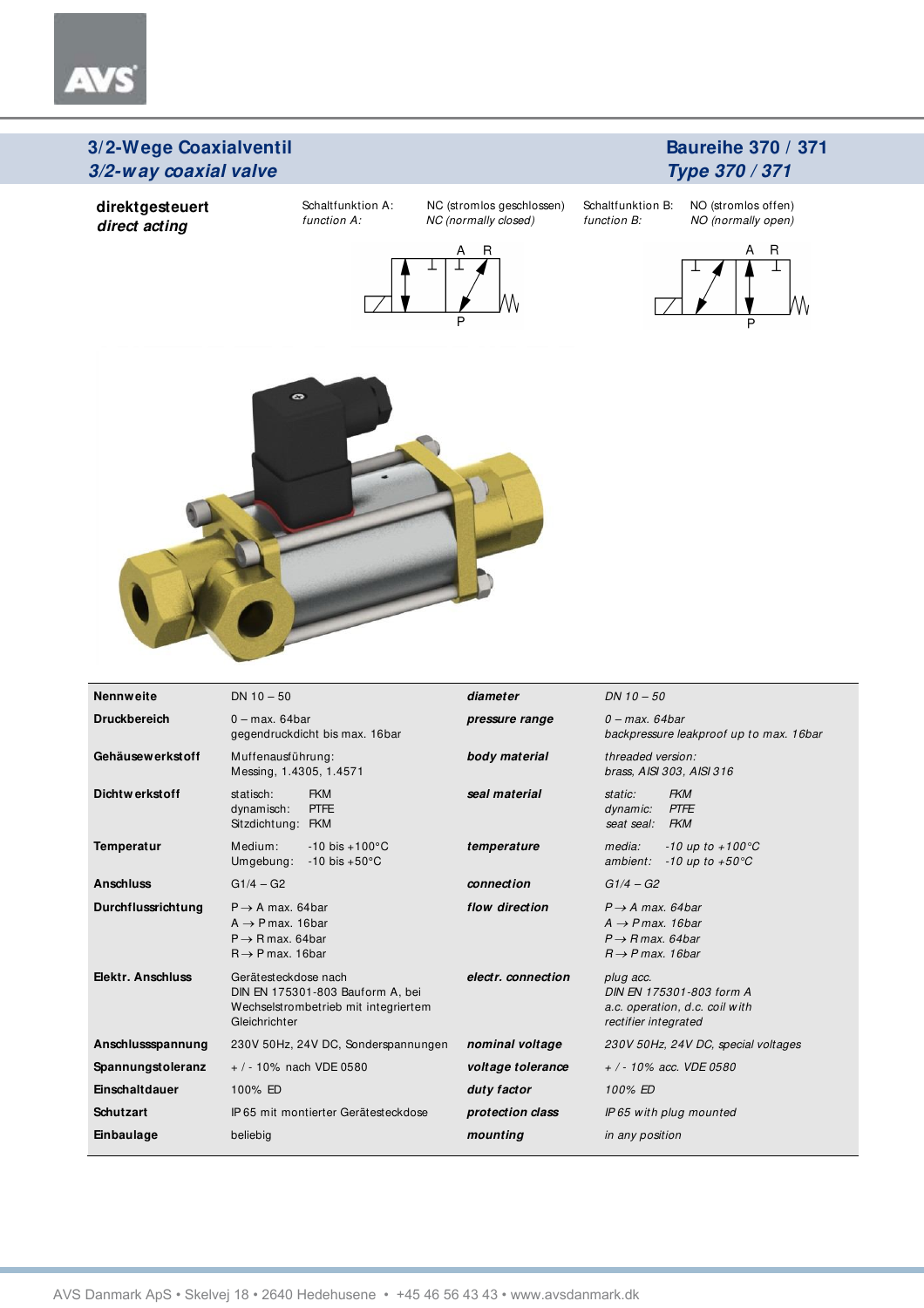**AVS** 

# **Baureihe 370 / 371 Type 370 / 371**

| <b>Baureihe</b><br>type | <b>DN</b><br>[mm] | <b>Druck</b><br>pressure range<br>[bar] | <b>Anschluss</b><br>connection | $K_v-W$ ert<br>flow rate<br>$\left[\frac{m^3}{h}\right]$ | Leistungsaufnahme<br>power consumption<br>[W] |           | Gewicht - Messing<br>weight - brass<br>[kg] |  |
|-------------------------|-------------------|-----------------------------------------|--------------------------------|----------------------------------------------------------|-----------------------------------------------|-----------|---------------------------------------------|--|
|                         |                   |                                         |                                |                                                          | 24V DC                                        | 230V 50Hz |                                             |  |
| 370                     | 10                | $0 - 40$                                | G1/4, G3/8, G1/2               | 2,0                                                      | 35                                            | 41        | 1,9                                         |  |
| 370                     | 15                | $0 - 40$                                | G3/8, G1/2, G3/4               | 5,6                                                      | 40                                            | 45        | 4,0                                         |  |
| 370                     | 20                | $0 - 40$                                | G1/2, G3/4, G1                 | 8,0                                                      | 45                                            | 53        | 6,0                                         |  |
| 370                     | 25                | $0 - 40$                                | G3/4, G1, G1 1/4               | 11,5                                                     | 60                                            | 68        | 7,5                                         |  |
| 370                     | 32                | $0 - 40$                                | G1, G1 1/4, G1 1/2             | 17,9                                                     | 73                                            | 76        | 13,4                                        |  |
| 370                     | 40                | $0 - 16$                                | G11/2                          | 41,5                                                     | 73                                            | 90        | 18,7                                        |  |
| 370                     | 50                | $0 - 16$                                | G <sub>2</sub>                 | 43,0                                                     | 73                                            | 90        | 18,5                                        |  |
| 371                     | 10                | $0 - 64$                                | G1/4, G3/8, G1/2               | 2,0                                                      | 44                                            | 53        | 1,9                                         |  |
| 371                     | 15                | $0 - 64$                                | G3/8, G1/2, G3/4               | 5,6                                                      | 50                                            | 55        | 4,0                                         |  |
| 371                     | 20                | $0 - 64$                                | G1/2, G3/4, G1                 | 8,0                                                      | 53                                            | 59        | 6,0                                         |  |
| 371                     | 25                | $0 - 64$                                | G3/4, G1, G1 1/4               | 11,5                                                     | 77                                            | 85        | 7,5                                         |  |
| 371                     | 32                | $0 - 64$                                | G1, G1 1/4, G1 1/2             | 17,9                                                     | 73                                            | 76        | 13,4                                        |  |

#### **Schnittzeichnung sectional drawing**



| Pos.<br>pos. | Menge $/$<br>quantity | <b>Benennung</b>        | description             |
|--------------|-----------------------|-------------------------|-------------------------|
|              |                       | 2/2-Wege Anschlussstück | 2/2-way adapter fitting |
| 2            |                       | 2/2-Wege Ventilsitz     | 2/2-way valve seat      |
| 3            |                       | Anker                   | plunger                 |
|              |                       | Magnet                  | solenoid                |
|              |                       | 3/2-Wege Ventilsitz     | 3/2-way valve seat      |
|              |                       | 3/2-Wege Anschlussstück | 3/2-way adapter fitting |
|              |                       | Feder                   | spring                  |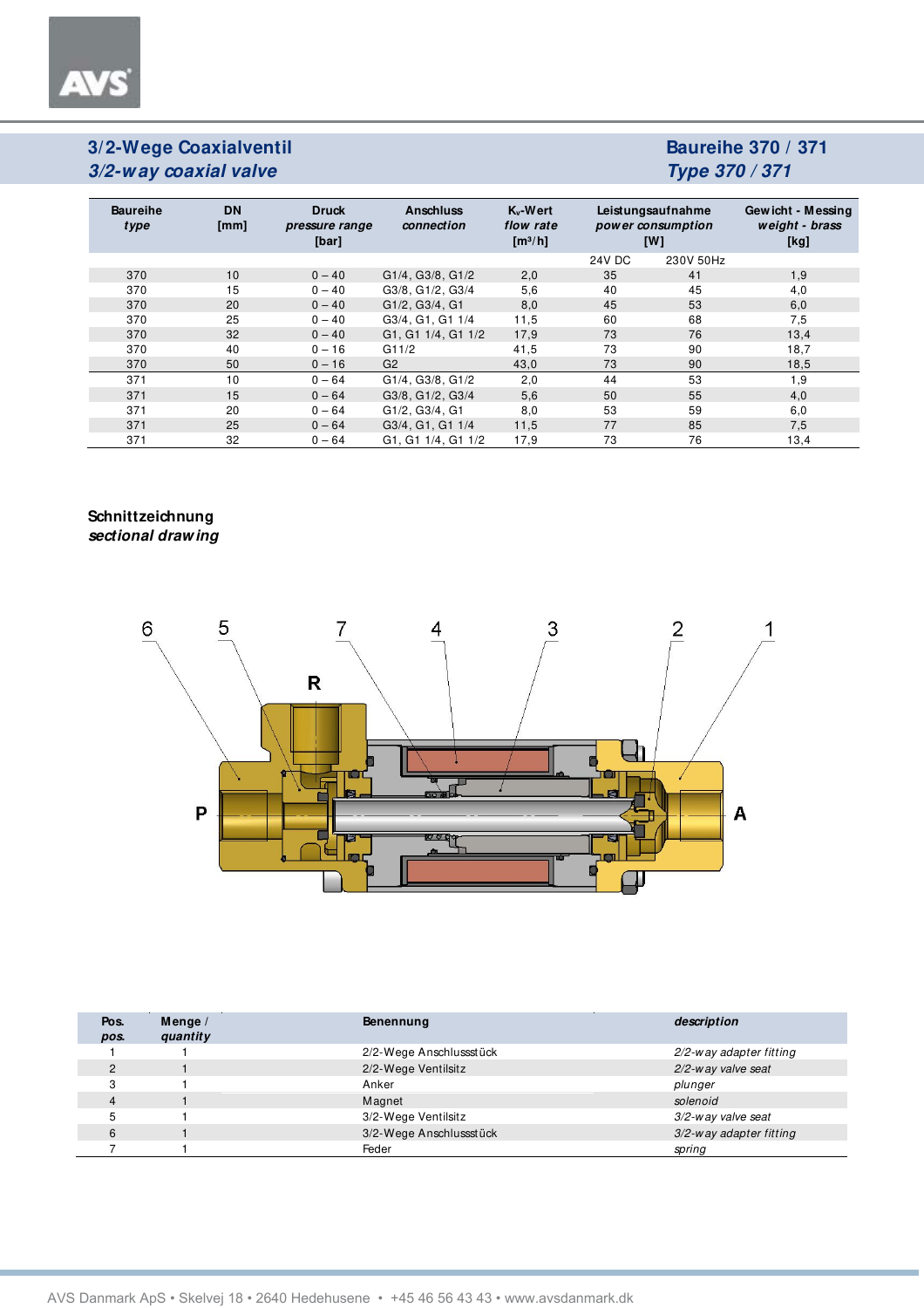

## **Baureihe 370 / 371 Type 370 / 371**

**M aßzeichnung dimension drawing** 







| <b>DN</b> | G             | <b>SW</b> | A1   | A <sub>2</sub>           | в     | С              | D    | Е    |      | н    |
|-----------|---------------|-----------|------|--------------------------|-------|----------------|------|------|------|------|
| [mm]      |               |           | [mm] | [mm]                     | [mm]  |                | [mm] | [mm] | [mm] | [mm] |
| 10        | 1/4, 3/8, 1/2 | 32        | 84   | $\overline{a}$           | 166,5 | M4             | 32   | 25   | 50   | 37   |
| 15        | 3/8, 1/2, 3/4 | 41        | 100  | $\overline{\phantom{a}}$ | 200   | M <sub>5</sub> | 38,5 | 35   | 70   | 60   |
| 20        | 1/2, 3/4, 1   | 46        | 108  | $\overline{\phantom{0}}$ | 228   | M <sub>5</sub> | 45,5 | 40   | 80   | 72   |
| 25        | 3/4, 1, 11/4  | 55        | 121  | $\blacksquare$           | 252   | M <sub>5</sub> | 48   | 45   | 90   | 80   |
| 32        | 1, 11/4, 11/2 | 60        | 122  | 50                       | 269   | M <sub>6</sub> | 49,5 | 57,5 | 115  | 80   |
| 40        | 11/2          | 75        | 131  | 60                       | 304   | M <sub>6</sub> | 56,5 | 65   | 130  | 84   |
| 50        | 2             | 75        | 131  | 60                       | 304   | M <sub>6</sub> | 56,5 | 65   | 130  | 84   |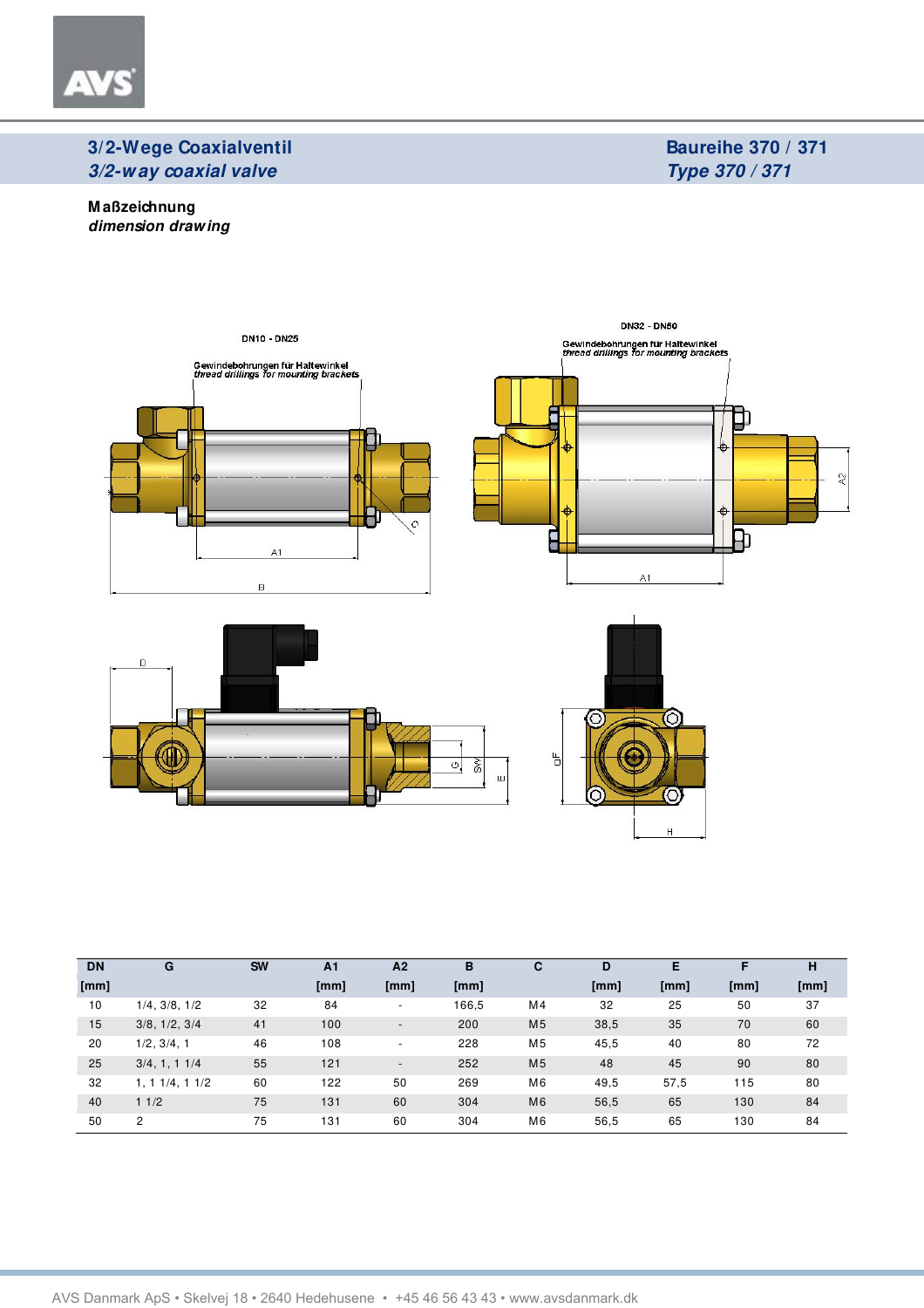## **Baureihe 370 / 371 Type 370 / 371**

#### **Typenschlüssel type code**

AV

Die Typenbezeichnung setzt sich zusammen aus: structure of the order specification:

| 370 | <u>A</u> |  |  |  |  |  |  |  | Anschlussspannung / voltage<br>$23050 = 230V 50Hz$<br>$2400 = 24V$ DC<br>Sonderspannungen auf Anfrage /<br>special voltage on request<br>Dichtung / seal<br>$F = FKM$<br>$N = NBR$ (optional)<br>$E = E PDM$ (optional)<br>Anschluss / connection<br>$G14 = G1/4$<br>$G38 = G3/8$<br>$G12 = G1/2$<br>$G34 = G3/4$<br>$G1 = G1$<br>$G54 = G11/4$<br>$G64 = G11/2$<br>$G2 = G2$<br>Werkstoff / material<br>$MO = M$ essing / <i>brass</i><br>$V2 = 1.4305 / AISI 303$<br>$V4 = 1.4571 / AISI 316$<br>Nennweite / diameter<br>$10 = DN 10$<br>$15 = DN 15$<br>$20 = DN 20$<br>$25 = DN 25$<br>$32 = DN 32$ |  |  |  |  |
|-----|----------|--|--|--|--|--|--|--|---------------------------------------------------------------------------------------------------------------------------------------------------------------------------------------------------------------------------------------------------------------------------------------------------------------------------------------------------------------------------------------------------------------------------------------------------------------------------------------------------------------------------------------------------------------------------------------------------------|--|--|--|--|
|     |          |  |  |  |  |  |  |  | $40 = DN 40$<br>$50 = DN 50$<br>Elektrische Option / electrical option<br>$00 =$ ohne Option / without option<br>$06 =$ Sonderspannung / special voltage                                                                                                                                                                                                                                                                                                                                                                                                                                                |  |  |  |  |
|     |          |  |  |  |  |  |  |  | 20 = Gerätesteckdose mit LED / plug with LED<br>29 = Klemmkasten / terminal box<br>Mechanische Option / mechanical option<br>$00 =$ ohne Option / without option<br>$02$ = chemisch vernickelt / nickel-plated<br>$03 =$ Sitzdichtung PTFE / seat seal PTFE<br>$07 =$ Sonderanschluss / special connection<br>08 = Handnotbetätigung / manual override<br>12 = Vakuumausführung / vacuum version<br>$15$ = Haltewinkel / mounting brackets<br>$16 = 0$ - und fettfrei / free of oil and grease                                                                                                          |  |  |  |  |
|     |          |  |  |  |  |  |  |  | Schaltfunktion / function<br>$A =$ , NC"<br>$B =$ , NO"                                                                                                                                                                                                                                                                                                                                                                                                                                                                                                                                                 |  |  |  |  |
|     |          |  |  |  |  |  |  |  | Baureihe / type<br>370 = Druckbereich / pressure range<br>DN 10 - DN 32: $0 - 40$ bar<br>DN 40 - DN 50: 0 - 16bar                                                                                                                                                                                                                                                                                                                                                                                                                                                                                       |  |  |  |  |

371 = Druckbereich / *pressure range* DN 10 – DN 32: 0 – 64bar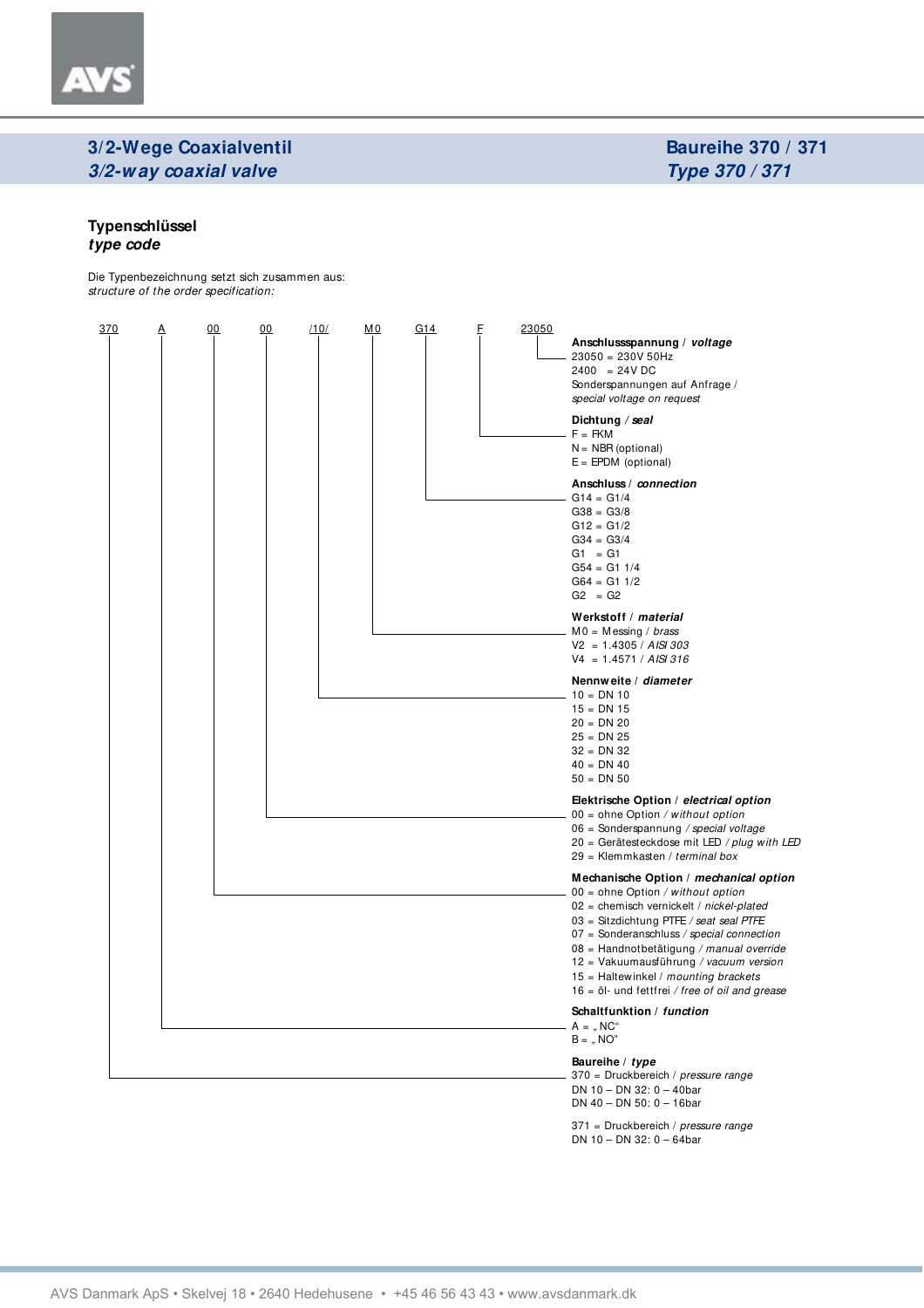

## **Baureihe 370 / 371 Type 370 / 371**

**Zubehör accessories** 

| <b>Haltewinkel</b><br>mounting brackets                                                                                                                                 | ${\sf N}$<br>$\overline{\phantom{a}}$<br>⊚<br>×<br>$\mathsf F$<br>E<br>M<br>$\boldsymbol{\mathsf{H}}$ |                |                |      |                         |                |                         |      |
|-------------------------------------------------------------------------------------------------------------------------------------------------------------------------|-------------------------------------------------------------------------------------------------------|----------------|----------------|------|-------------------------|----------------|-------------------------|------|
| mechanische Option = 15<br>mechanical option = $15$                                                                                                                     | <b>DN</b>                                                                                             | $\overline{F}$ | $\overline{H}$ | J    | $\overline{\mathsf{K}}$ | $\overline{L}$ | $\overline{\mathsf{M}}$ | N    |
|                                                                                                                                                                         | [mm]                                                                                                  | [mm]           | [mm]           | [mm] | [mm]                    | [mm]           | [mm]                    | [mm] |
|                                                                                                                                                                         | 10                                                                                                    | 10             | 30,5           | 30   | $\overline{7}$          | 50             | 23,5                    | 113  |
|                                                                                                                                                                         | 15                                                                                                    | 10,5           | 38,5           | 45   | $\overline{7}$          | $70\,$         | 23,5                    | 139  |
|                                                                                                                                                                         | 20                                                                                                    | 15,3           | 46,5           | 50   | $\overline{7}$          | 80             | 33,5                    | 149  |
|                                                                                                                                                                         | 25                                                                                                    | 16             | 40             | 60   | 8,5                     | 90             | 34                      | 178  |
|                                                                                                                                                                         | 32                                                                                                    | 6              | 37             | 78   | 6,5                     | 115            | 37                      | 195  |
|                                                                                                                                                                         | 40                                                                                                    | $6\phantom{1}$ | 40             | 98   | $_{6,5}$                | 130            | 40                      | 224  |
|                                                                                                                                                                         | 50                                                                                                    | 6              | 40             | 98   | 6,5                     | 130            | 40                      | 224  |
| Handnotbetätigung<br>manual override<br>mechanische Option = $08$<br>mechanical option = $08$                                                                           |                                                                                                       |                |                |      |                         |                |                         |      |
| Stellungsanzeige<br>position indication<br>elektrische Option = 19<br>electrical option = $19$                                                                          |                                                                                                       |                |                |      |                         |                |                         |      |
| Klemmkasten<br>terminal box<br>Schutzart: IP 65<br>protection class: IP 65<br>PG11-Verschraubung<br>PG11-fitting<br>elektrische Option = 29<br>electrical option = $29$ |                                                                                                       |                |                |      |                         |                |                         |      |